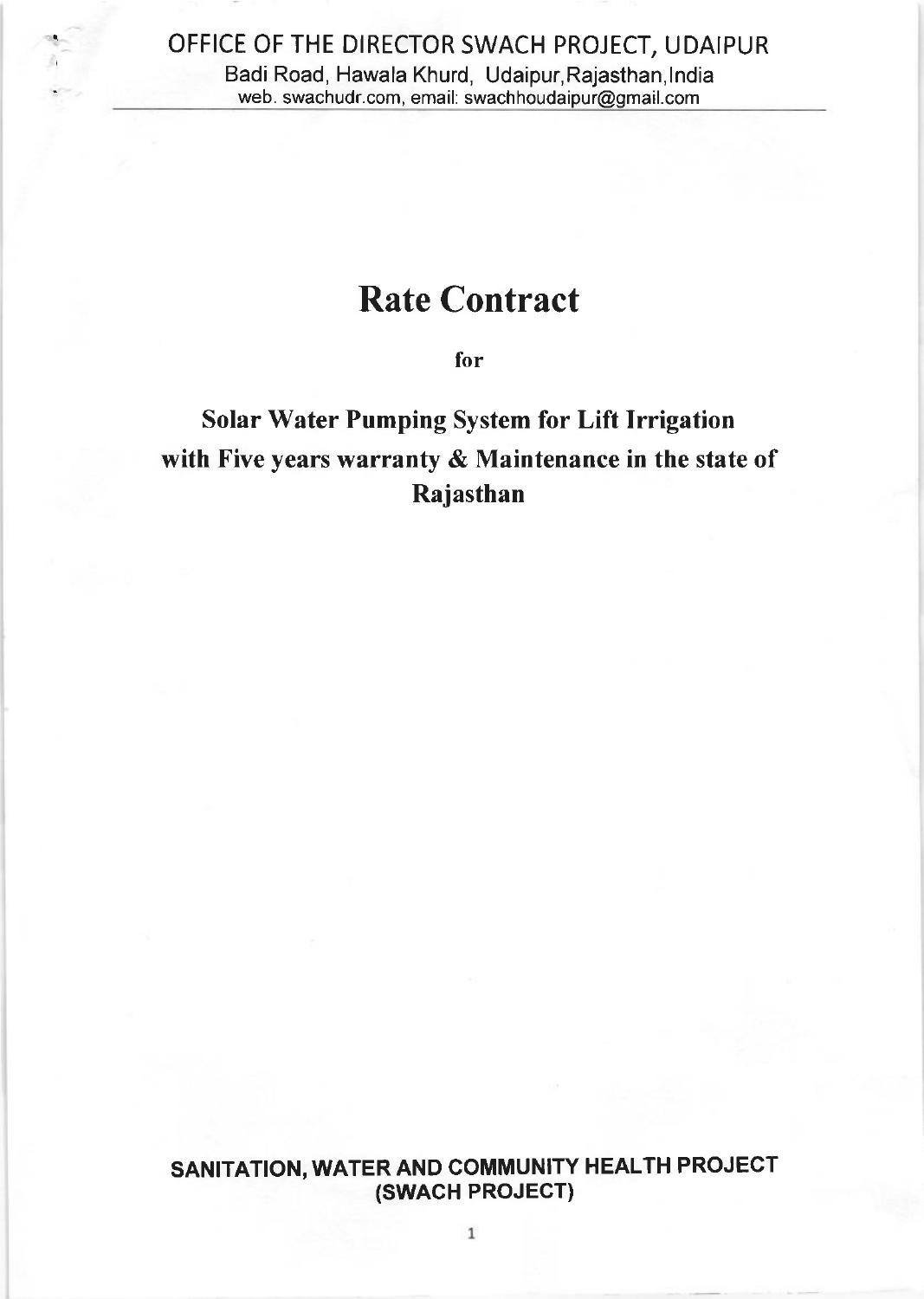## . OFFICE OF THE DIRECTOR SWACH PROJECT, UDAIPUR

Badi Road, Hawala Khurd, Udaipur,Rajasthan,lndia web. swachudr.com, email: swachhoudaipur@gmail.com

#### DETAILED NOTICE INVITING e-TENDER 0112018-19

DIRECTOR, SWACH Project, Udaipur (Rajasthan) invites e-Bid single stage two-envelopes Technical Bid (2 cover i.e. Fees and Technical Proposal) and Financial Bid ( 2 cover i.e. BoQ and PDF Format) unconditional competitive e-bids from the eligible bidders for "Supply, installation and commissioning of Solar Water Pumping system for Lift Irrigation with 5 years warranty and maintenance". The bid shall only be submitted through online tendering system of www.eproc.rajasthan.gov.in. The schedule of dates is as follows:-

|                                                                       | Supply, installation and commissioning of Solar           |  |
|-----------------------------------------------------------------------|-----------------------------------------------------------|--|
| <b>Nature of the Item/Work</b>                                        | Water Pumping system for Lift Irrigation with 5 years     |  |
|                                                                       | warranty and maintenance on Rate contract Basis for       |  |
|                                                                       | Period of one Year.                                       |  |
| <b>Cost of Tender Document (non-</b>                                  | Rs. 1,000/- (Rupees One Thousand Only) pay by DD in       |  |
| refundable)                                                           | favour of "DIRECTOR, SWACH PROJECT, UDAIPUR"              |  |
| <b>Processing Fees (non-refundable)</b>                               | Rs. 1,000/- (Rupees One Thousand Only) pay by DD in       |  |
|                                                                       | favour of M.D RISL Jaipur payable at Jaipur               |  |
| <b>Estimated cost of Item/Work</b>                                    | <b>16.80 Crore</b>                                        |  |
| <b>Estimated no. of Solar Photovoltaic</b>                            | $112$ set                                                 |  |
| (SPV) Pump                                                            |                                                           |  |
|                                                                       | . Amount (INR): Rs. 33.60 Lacs [2% of the estimated       |  |
| <b>Bid Security and Mode of Payment</b>                               | procurement cost].<br>. Mode of Payment: DD/BC/BG         |  |
| <b>Publishing Date &amp; Time</b>                                     | 04.04.12018 at Time: 4:00 P.M.                            |  |
|                                                                       |                                                           |  |
| <b>Document download Start Date &amp;</b>                             | 04.04.12018 at Time: 5:00 P.M.                            |  |
| <b>Time</b>                                                           |                                                           |  |
|                                                                       | 12.04.12018 at Time: 11:00 A.M.                           |  |
| Date, Time & venue of Pre-bid Meeting                                 | (Office Of The DIRECTOR, SWACH Project,                   |  |
|                                                                       | Udaipur Rajasthan)<br>13.04.12018 at Time: 5:00 P.M.      |  |
| <b>Bid Submission Start Date &amp; Time</b>                           |                                                           |  |
| <b>Document download End Date &amp; Time</b>                          | 24.04.12018 at Time : 1:00 P.M.                           |  |
| <b>Bid Submission End Date &amp; Time</b>                             | 24.04.12018 at Time: 3:00 P.M.                            |  |
| <b>Draft</b><br>of<br><b>Demand</b><br><b>of</b><br><b>Submission</b> | 24.04.12018 at Time: 3:00 P.M. (Office Of                 |  |
| Tender Cost, Processing Fees and                                      | The DIRECTOR, SWACH Project, Udaipur                      |  |
| <b>Earnest Money*.</b>                                                | Rajasthan)                                                |  |
| <b>Technical Bid Opening Date &amp; Time</b>                          | 24.04.12018 at Time: 4:00 P.M.                            |  |
|                                                                       | Will be intimated after decision of Technically qualified |  |
| Date & time of opening of Financial                                   | bidders.                                                  |  |
| <b>bids</b>                                                           |                                                           |  |
|                                                                       |                                                           |  |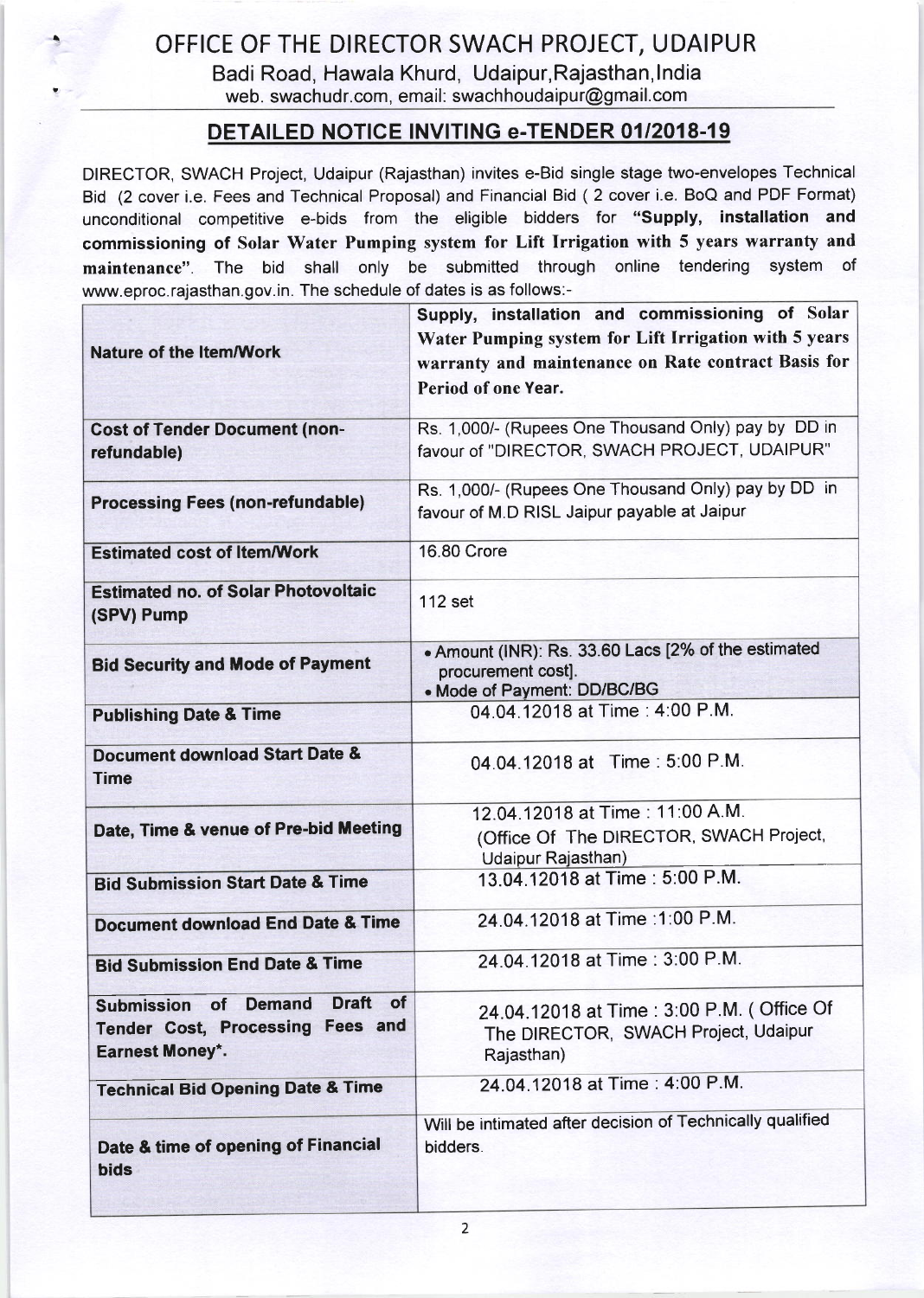### . OFFICE OF THE DIRECTOR SWACH PROJECT, UDAIPUR

Badi Road, Hawala Khurd, Udaipur, Rajasthan,lndia

web. swachudr.com, email: swachhoudaipur@gmail.com

| <b>Websites for downloading Tender</b><br>Document, Corrigendum's,<br>Addendums etc. | http://sppp.rajasthan.gov.in<br>http://eproc.rajasthan.gov.in                                                            |
|--------------------------------------------------------------------------------------|--------------------------------------------------------------------------------------------------------------------------|
| <b>Bid Validity</b>                                                                  | 180 Days from the date of bid submission deadline date                                                                   |
| <b>Supply &amp; Commissiong Period</b>                                               | Time of Supply within 45 days after issuance of work order<br>Commissioning of facilities within 60 days of supply<br>П. |
| <b>Location of work sites</b>                                                        | Sanctioned work sites in Udaipur, Dungarpur, Banswara<br>and Pratapgarh districts, Rajasthan.                            |

\* ln case any bidder fails to submit the original Demand Draft of Tender Cost & Processing Fees and Earnest Money up to 03:00 PM on Date 24.04.2018 the Technical Bid of the bidder shall not be opened. For the processing fees the Demand Draft should be in favour of Managing Director, RajCOMP lnfo Services Limited, Jaipur & Bank Draft of Tender Fee and EMD/Bid Security in favour of DIRECTOR, SWACH Project, Udaipur and Payable At Udaipur Branch. All the documents are to be submitted at Office of DIRECTOR, SWACH Project, Udaipur.

Note: The procuring entity reserves the right to accept or reject any bid, and to cancel the bidding process and reject all bids without assigning any reason, at any time prior to contract award, without thereby incurring any liability to the bidders.

> Project Manager SWACH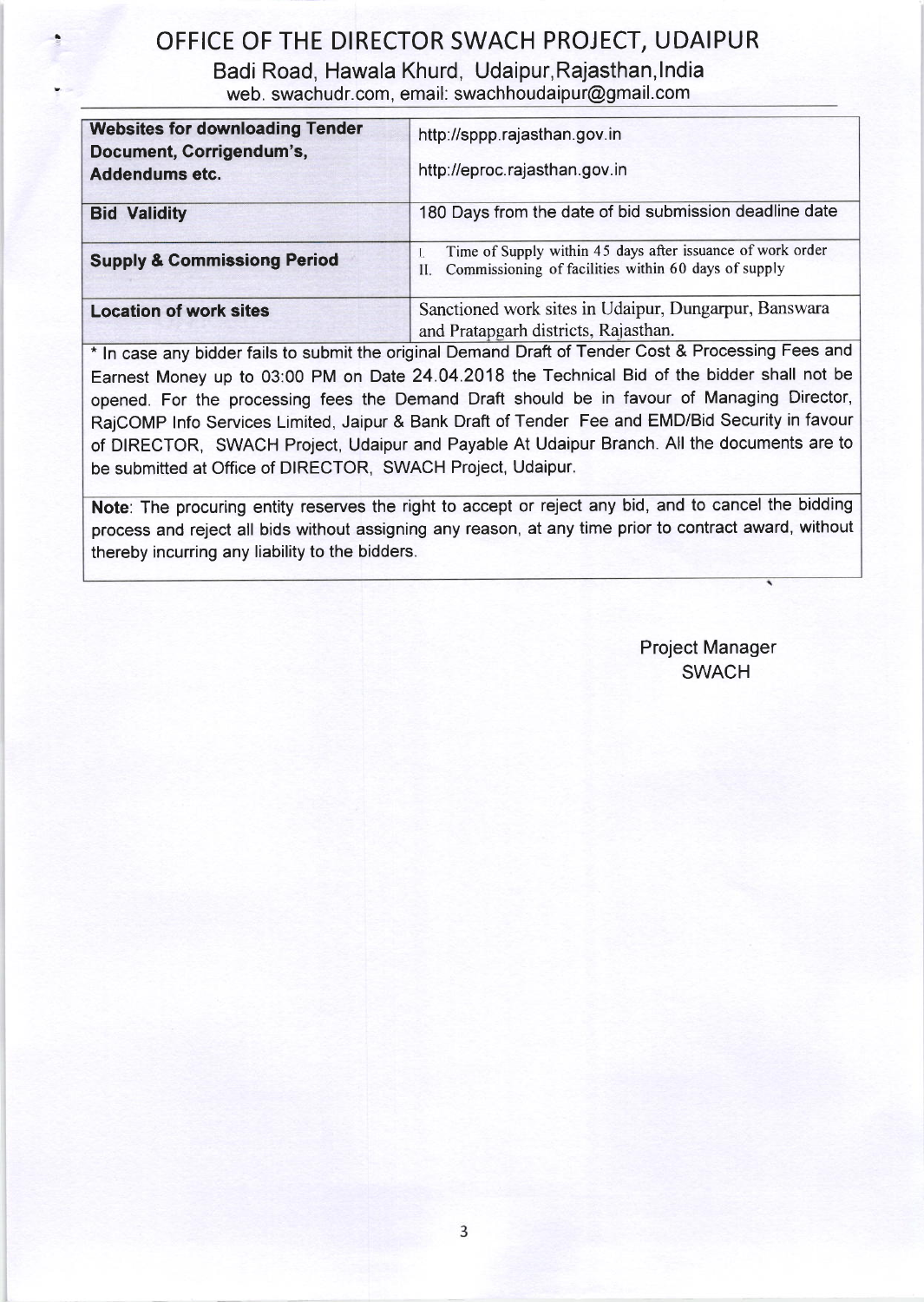### . OFFICE OF THE DIRECTOR SWACH PROJECT, UDAIPUR Badi Road, Hawala Khurd, Udaipur,Rajasthan,lndia web. swachudr.com, email: swachhoudaipur@gmail.com

## Contents of Bidding Document

| S.No.          | Contents                                                | Page No. |
|----------------|---------------------------------------------------------|----------|
| $\mathbf{I}$ . | <b>Instructions to Bidders</b>                          | 5        |
| $\prod$ .      | Scope of work (Bill of Material $\&$<br>Specifications) | 14       |
| III.           | <b>General Conditions of Contract</b>                   |          |
| IV.            | Bid data sheet                                          | 23       |
| $V_{\cdot}$    | <b>Financial Bid</b>                                    | 37       |
| VI             | 39<br><b>Technical Bidding forms</b>                    |          |
| VII.           | Agreement forms                                         | 44       |
| TН             | Performance Bank Guarantee                              |          |